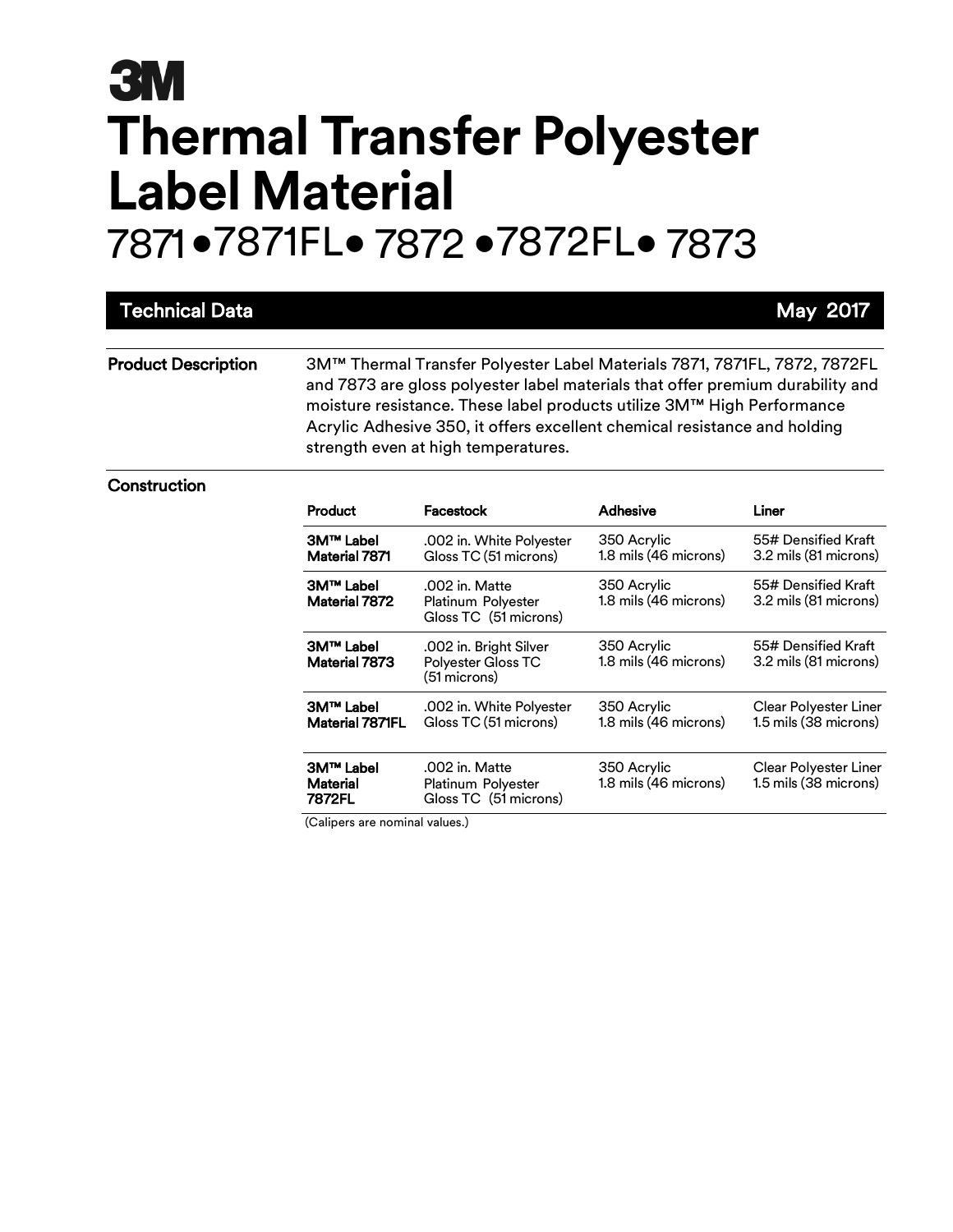| <b>Features</b>          | • Adhesive can permanently bond to high surface energy (HSE) and low<br>surface energy (LSE) plastics, textured and contoured surfaces, powder<br>coatings, and slightly oily metals.<br>• Thick adhesive caliper provides for stronger bond on textured surfaces.<br>• Facestock is topcoated for thermal transfer printing. Resin ribbons are<br>recommended for optimum durability. The topcoat also provides<br>improved ink anchorage for traditional forms of press printing. |                                                                                                                                                                                          |  |  |  |  |  |                                                                                                                                                                                                                                                                                                                                                                                                                                                                                                                                            |  |  |  |  |  |
|--------------------------|-------------------------------------------------------------------------------------------------------------------------------------------------------------------------------------------------------------------------------------------------------------------------------------------------------------------------------------------------------------------------------------------------------------------------------------------------------------------------------------|------------------------------------------------------------------------------------------------------------------------------------------------------------------------------------------|--|--|--|--|--|--------------------------------------------------------------------------------------------------------------------------------------------------------------------------------------------------------------------------------------------------------------------------------------------------------------------------------------------------------------------------------------------------------------------------------------------------------------------------------------------------------------------------------------------|--|--|--|--|--|
|                          |                                                                                                                                                                                                                                                                                                                                                                                                                                                                                     |                                                                                                                                                                                          |  |  |  |  |  | • Polyester liner contributes to improved die cutting by allowing for deeper<br>die cuts than paper without the added concern of exposing paper fibers.<br>A backside release coating helps minimize label blocking. The film liner<br>resists breaking during high speed dispensing. The polyester liner is<br>recommended for clean room applications.<br>. UL recognized (File MH16411) and CSA accepted (File 99316). See the UL<br>and CSA listings for details.<br>• UL listing includes approval for use on powder coated surfaces. |  |  |  |  |  |
|                          |                                                                                                                                                                                                                                                                                                                                                                                                                                                                                     |                                                                                                                                                                                          |  |  |  |  |  |                                                                                                                                                                                                                                                                                                                                                                                                                                                                                                                                            |  |  |  |  |  |
|                          |                                                                                                                                                                                                                                                                                                                                                                                                                                                                                     | ● 3M™ Thermal Transfer Polyester Label Materials 7871 and 7872<br>satisfy the requirements of UL-197 for occasional exposure to cooking<br>oil when applied to stainless steel surfaces. |  |  |  |  |  |                                                                                                                                                                                                                                                                                                                                                                                                                                                                                                                                            |  |  |  |  |  |
|                          |                                                                                                                                                                                                                                                                                                                                                                                                                                                                                     | ● 3M™ Thermal Transfer Polyester Label Materials 7871 meets British Standard<br>BS-5609.                                                                                                 |  |  |  |  |  |                                                                                                                                                                                                                                                                                                                                                                                                                                                                                                                                            |  |  |  |  |  |
| <b>Application Ideas</b> | • Barcode labels and rating plates                                                                                                                                                                                                                                                                                                                                                                                                                                                  |                                                                                                                                                                                          |  |  |  |  |  |                                                                                                                                                                                                                                                                                                                                                                                                                                                                                                                                            |  |  |  |  |  |
|                          | • Property identification and asset labeling                                                                                                                                                                                                                                                                                                                                                                                                                                        |                                                                                                                                                                                          |  |  |  |  |  |                                                                                                                                                                                                                                                                                                                                                                                                                                                                                                                                            |  |  |  |  |  |
|                          | • Warning, instruction, and service labels for durable goods                                                                                                                                                                                                                                                                                                                                                                                                                        |                                                                                                                                                                                          |  |  |  |  |  |                                                                                                                                                                                                                                                                                                                                                                                                                                                                                                                                            |  |  |  |  |  |
|                          | • Nameplates and durable goods                                                                                                                                                                                                                                                                                                                                                                                                                                                      |                                                                                                                                                                                          |  |  |  |  |  |                                                                                                                                                                                                                                                                                                                                                                                                                                                                                                                                            |  |  |  |  |  |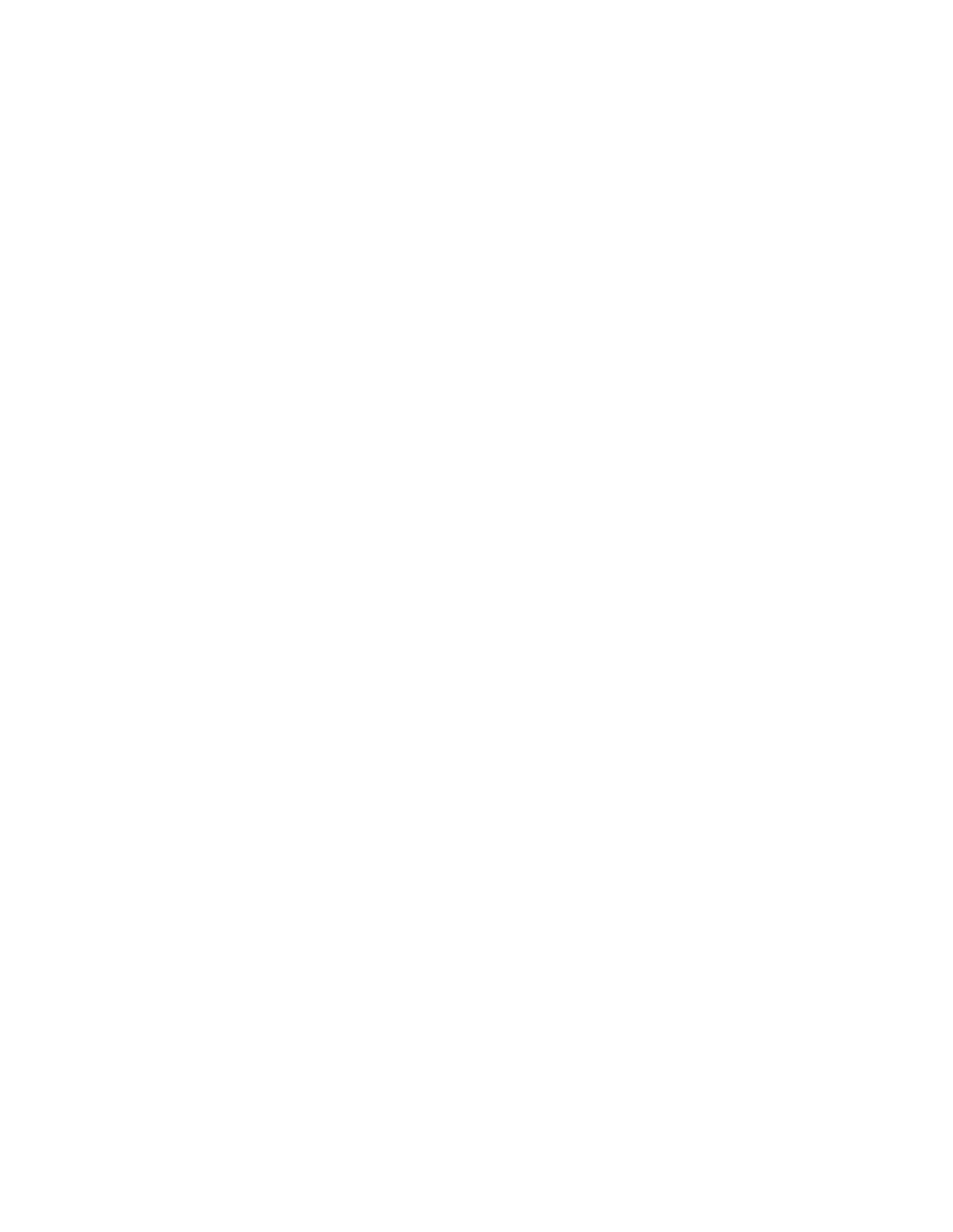# **3M**™ **Thermal Transfer Polyester Label Material**

7871 •7871FL• 7872 •7872FL• 7873

#### Typical Physical **Properties**

#### Note: The following technical information and data should be considered representative or typical only and should not be used for specification purposes.

| <b>Adhesive Coat Weight</b>               | 2.70 to 3.24 g/100 in?<br>TM-2279                                                                                                                                                                                                                                                    |  |  |  |
|-------------------------------------------|--------------------------------------------------------------------------------------------------------------------------------------------------------------------------------------------------------------------------------------------------------------------------------------|--|--|--|
| <b>Release Range</b>                      | 5 to 70 g/2 in.<br>TLMI Method, 180° removal, 300 in./min.                                                                                                                                                                                                                           |  |  |  |
| <b>Service Temperature</b>                | $-40^{\circ}$ F to 300°F (-40°C to 149°C)                                                                                                                                                                                                                                            |  |  |  |
| <b>Minimum Application</b><br>Temperature | $50^{\circ}$ F (10 $^{\circ}$ C)                                                                                                                                                                                                                                                     |  |  |  |
| Convertability                            | In order to capture the superior performance properties of 3M™<br>High Holding Acrylic Adhesive 350, thicker calipers are utilized for<br>LSE or textured substrates. Its higher caliper, while desirable for the<br>end use applications, may require extra care during processing. |  |  |  |

#### Typical Peel **Adhesion Properties**

Adhesion: 180° peel test procedure is ASTM D 3330 90° peel test procedure is ASTM D 3330 modified for the angle change

|                                           | <b>Initial</b><br>(10 Minute Dwell/RT) |                       |         |           | <b>Conditioned for 3 Days at</b><br>Room Temperature 72°F (22°C) |          |            |          |
|-------------------------------------------|----------------------------------------|-----------------------|---------|-----------|------------------------------------------------------------------|----------|------------|----------|
|                                           |                                        | 90° Peel<br>180° Peel |         | 180° Peel |                                                                  | 90° Peel |            |          |
| <b>Surface</b>                            | $Oz$ ./In.                             | N/100 mm              | Oz./In. | N/100 mm  | $Oz$ ./In.                                                       | N/100 mm | $Oz$ ./In. | N/100 mm |
| <b>Stainless Steel</b>                    | 88                                     | 96                    | 63      | 69        | 96                                                               | 105      | 75         | 82       |
| Polycarbonate                             | 90                                     | 98                    | 65      | 71        | 94                                                               | 103      | 69         | 76       |
| Polypropylene                             | 73                                     | 80                    | 29      | 32        | 83                                                               | 91       | 31         | 34       |
| Glass                                     | 93                                     | 102                   | 69      | 76        | 99                                                               | 108      | 77         | 84       |
| <b>HD Polyethylene</b>                    | 54                                     | 59                    | 27      | 30        | 58                                                               | 63       | 32         | 35       |
| LD Polyethylene                           | 53                                     | 58                    | 30      | 32        | 56                                                               | 61       | 37         | 40       |
| Smooth<br>Powder Coating*                 | 85                                     | 93                    |         |           | 89                                                               | 97       |            |          |
| <b>Finely Textured</b><br>Powder Coating* | 49                                     | 54                    |         |           | 52                                                               | 57       |            |          |

|                                           | <b>Conditioned for 3 Days at</b><br>120F (49°C) |          |            | Conditioned for 24 hours at 90°F<br>(32°C) at 90% Relative Humidity |            |          |         |          |
|-------------------------------------------|-------------------------------------------------|----------|------------|---------------------------------------------------------------------|------------|----------|---------|----------|
|                                           | 180° Peel<br>90° Peel                           |          | 180° Peel  |                                                                     | 90° Peel   |          |         |          |
| <b>Surface</b>                            | $Oz$ ./In.                                      | N/100 mm | $Oz$ ./In. | N/100 mm                                                            | $Oz$ ./In. | N/100 mm | Oz./In. | N/100 mm |
| <b>Stainless Steel</b>                    | 108                                             | 118      | 96         | 105                                                                 | 99         | 108      | 81      | 89       |
| Polycarbonate                             | 66                                              | 72       | 34         | 37                                                                  | 77         | 84       | 59      | 64       |
| Polypropylene                             | 81                                              | 89       | 33         | 16                                                                  | 78         | 85       | 47      | 51       |
| Glass                                     | 106                                             | 116      | 86         | 94                                                                  | 89         | 97       | 72      | 79       |
| <b>HD Polyethylene</b>                    | 56                                              | 61       | 32         | 35                                                                  | 50         | 55       | 38      | 42       |
| LD Polyethylene                           | 15                                              | 16       | 14         | 15                                                                  | 43         | 47       | 40      | 44       |
| Smooth<br>Powder Coating*                 | 93                                              | 102      |            |                                                                     | 88         | 96       |         |          |
| <b>Finely Textured</b><br>Powder Coating* | 56                                              | 61       |            |                                                                     | 50         | 55       |         |          |

\*Calculated using averages of different powder coated surfaces.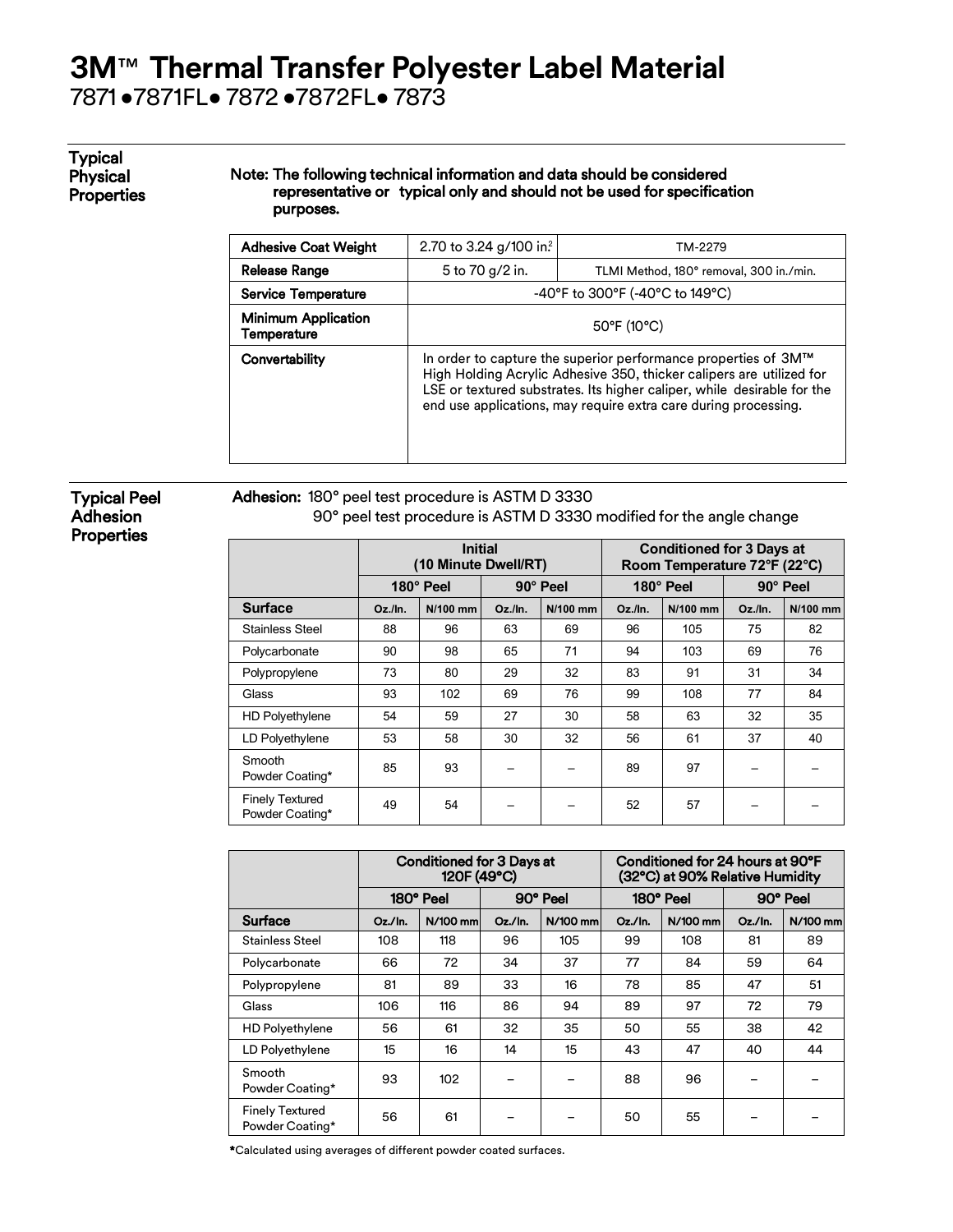#### Environmental **Performance**

#### Note: The following technical information and data should be considered representative or typical only and should not be used for specification purposes.

The properties defined are based on four hour immersions at room temperature (72°F/22°C) unless otherwise noted. Samples were applied to stainless steel panels 24 hours prior to immersion and were evaluated one hour after removal from the solution for peel adhesion. Adhesion measured at 180° peel angle (ASTM D 3330) at 12 inches/minute.

#### Chemical Resistance:

|                                              | <b>Adhesion to Stainless Steel</b> |          | Appearance    | <b>Edge Penetration</b> |  |
|----------------------------------------------|------------------------------------|----------|---------------|-------------------------|--|
| <b>Chemical</b>                              | $Oz$ ./in.                         | N/100 mm | <b>Visual</b> | <b>Millimeters</b>      |  |
| Isopropyl Alcohol                            | 88                                 | 96       | No change     | 0.6                     |  |
| Detergent<br>1% Alconox <sup>®</sup> Cleaner | 92                                 | 101      | No change     | 1.3                     |  |
| Engine Oil (10W30)<br>@ 250°F (121°C)        | 102                                | 112      | No change     | 0.6                     |  |
| Water for 48 hours                           | 67                                 | 73       | No change     | 0.1                     |  |
| pH 4                                         | 88                                 | 96       | No change     | 0.7                     |  |
| pH 10                                        | 83                                 | 91       | No change     | 1.4                     |  |
| Formula 409 <sup>®</sup> Cleaner             | 92                                 | 101      | No change     | 1.3                     |  |
| Toluene                                      | 50                                 | 55       | No change     | 5.2                     |  |
| Acetone                                      | 59                                 | 65       | No change     | 4.9                     |  |
| <b>Brake Fluid</b>                           | 98                                 | 107      | No change     | 0.1                     |  |
| Gasoline                                     | 56                                 | 61       | No change     | 4.6                     |  |
| Diesel Fuel                                  | 93                                 | 102      | No change     | 0.7                     |  |
| <b>Mineral Spirits</b>                       | 80                                 | 88       | No change     | $2.2\phantom{0}$        |  |
| Hydraulic Fluid                              | 96                                 | 105      | No change     | 0.0                     |  |

#### Temperature Resistance: When applied to stainless steel. Other substrates should be tested per application.

| 300°F (149°C) for 24 hours:                          | no significant visual<br>change 0.4% MD<br>shrinkage<br>0.6% CD shrinkage |
|------------------------------------------------------|---------------------------------------------------------------------------|
| $-40^{\circ}$ F ( $-40^{\circ}$ C) for 10 days:      | no significant visual change                                              |
| <b>Humidity Resistance:</b>                          |                                                                           |
| 24 hours at 100°F (38°C) and 100% relative humidity: | no significant change in<br>appearance or adhesion                        |
| Accelerated Aging:                                   |                                                                           |
| <b>ASTM D 3611:</b>                                  | 96 hours at 150°F (65°C)                                                  |

and 80% relative humidity

| Product                                                   |                                            | <b>Rate of Removal</b> | Gram/Inch<br>Width | $N/100$ mm |
|-----------------------------------------------------------|--------------------------------------------|------------------------|--------------------|------------|
| 3M™ Thermal Transfer<br>Polyester Label Material 7871(FL) | 180° Peel Adhesion<br>from Stainless Steel | 12 inches/minute       | 87                 | 95         |
| 3M™ Thermal Transfer<br>Polyester Label Material 7872(FL) | 180° Peel Adhesion<br>from Stainless Steel | 12 inches/minute       | 87                 | 95         |
| 3M™ Thermal Transfer<br>Polyester Label Material 7873     | 180° Peel Adhesion<br>from Stainless Steel | 12 inches/minute       | 87                 | 95         |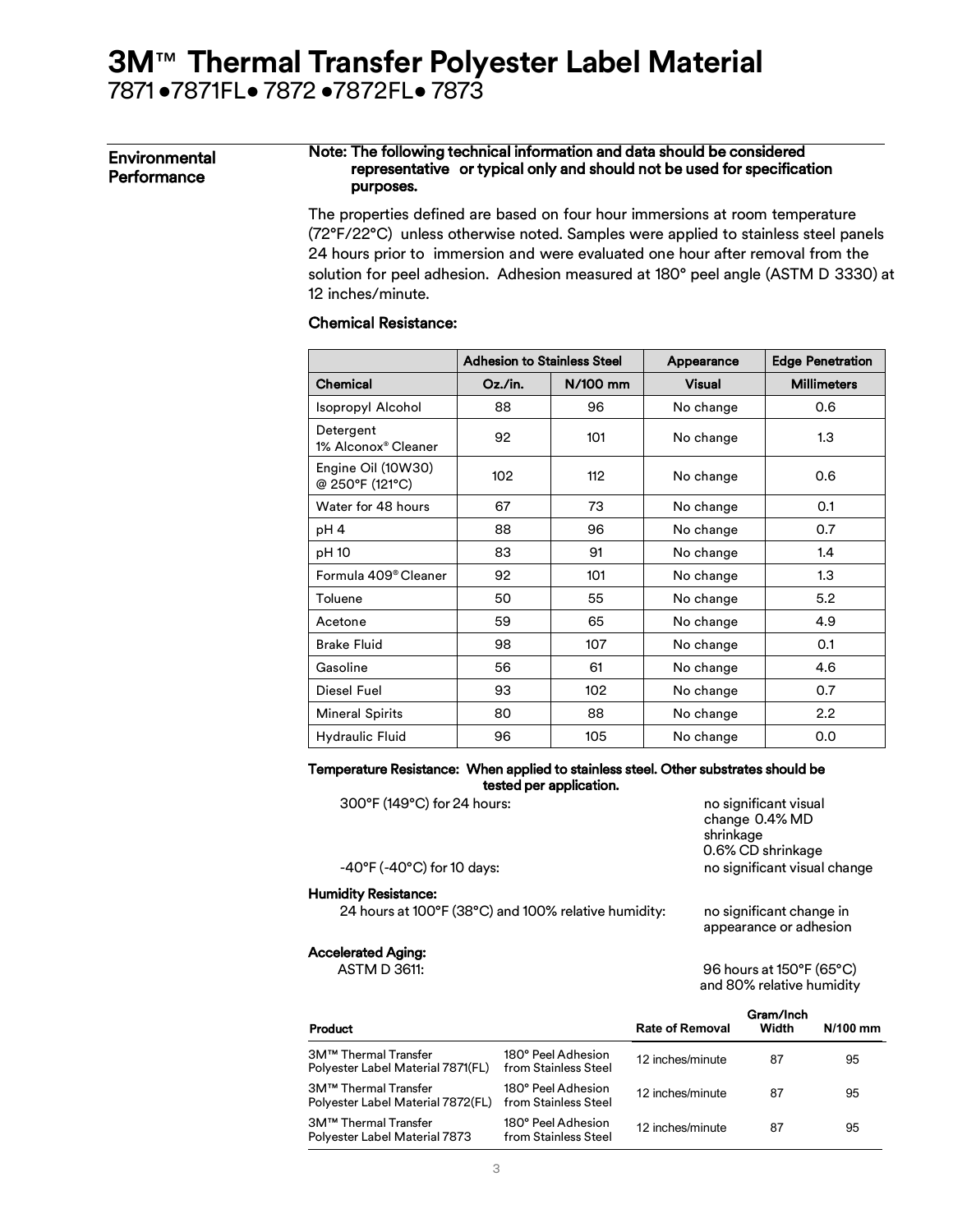| Application<br><b>Techniques</b> | For maximum bond strength, the surface should be clean and dry. Typical cleaning<br>solvents are heptane and isopropyl alcohol.*                                                                                                                                                                                               |  |  |  |  |  |  |
|----------------------------------|--------------------------------------------------------------------------------------------------------------------------------------------------------------------------------------------------------------------------------------------------------------------------------------------------------------------------------|--|--|--|--|--|--|
|                                  | For best bonding conditions, application surface should be at room temperature or<br>higher. Low temperature surfaces, below 50°F (10°C), can cause the adhesive to<br>become so firm that it will not develop maximum contact with the substrate. Higher<br>initial bonds can be achieved through increased rubdown pressure. |  |  |  |  |  |  |
|                                  | *When using solvents, read and follow the manufacturer's precautions and directions<br>for use.                                                                                                                                                                                                                                |  |  |  |  |  |  |
| Printing                         | Facestock is topcoated for improved ink receptivity and is designed for thermal transfer<br>printing. It is printable by all standard roll processing methods including flexography, hot<br>stamp, letterpress, and screen printing. Refer to UL Listing for specific ribbons.                                                 |  |  |  |  |  |  |
| Die Cutting /<br>Converting      | Rotary die cutting is recommended. Fanfolding of labels is not recommended.<br>Small labels should be evaluated carefully. Winding tensions should be kept at a<br>minimum to help prevent the adhesive from oozing.                                                                                                           |  |  |  |  |  |  |